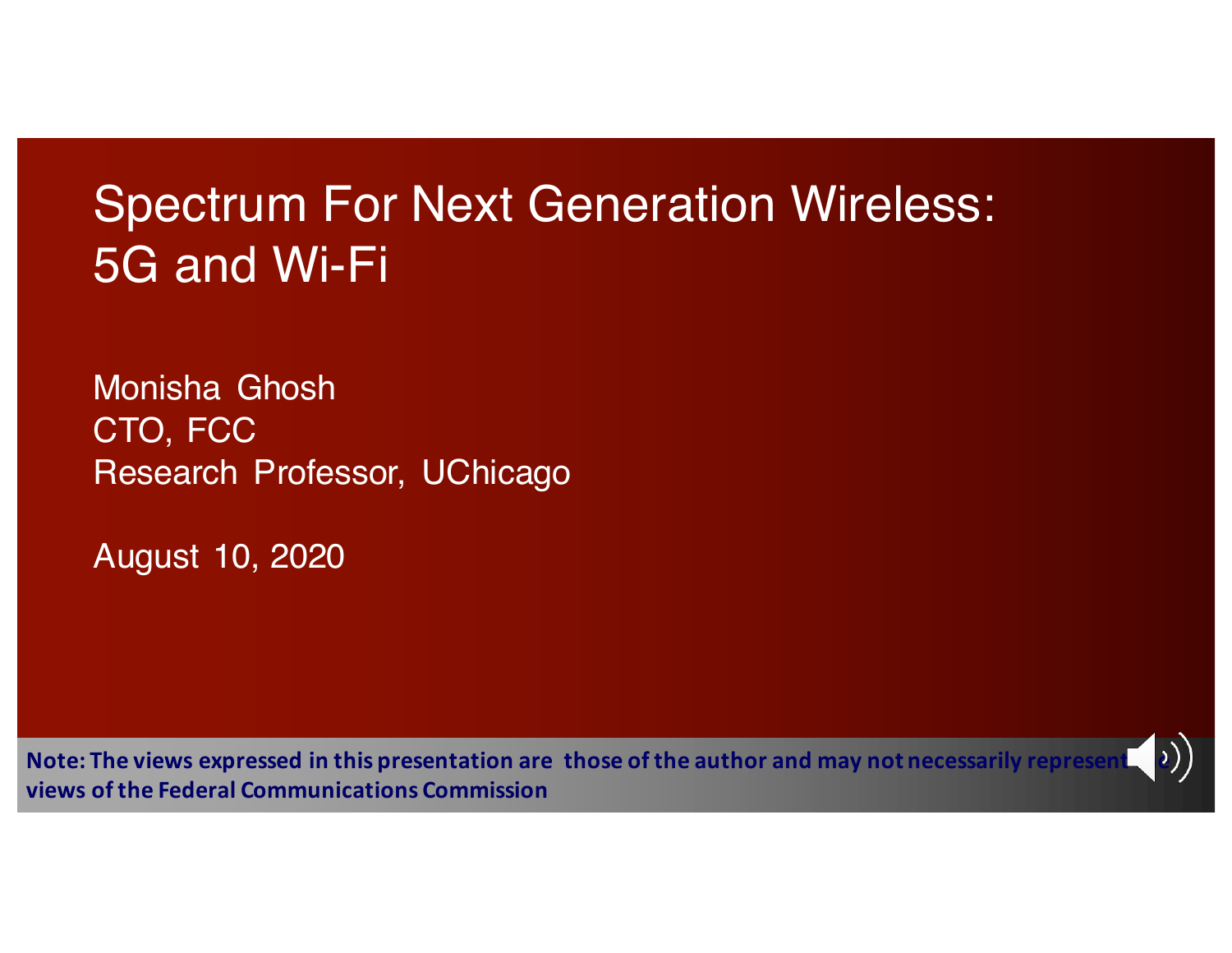#### **Topics**

- The spectrum landscape, both licensed and unlicensed.
- Licensed:
	- High, mid and low bands.
- Unlicensed:
	- 6 GHz draft Report and Order, releasing 1.2 GHz of new spectrum for unlicensed use, April 2020
	- Repurposing 5.9 GHz, Fall 2020

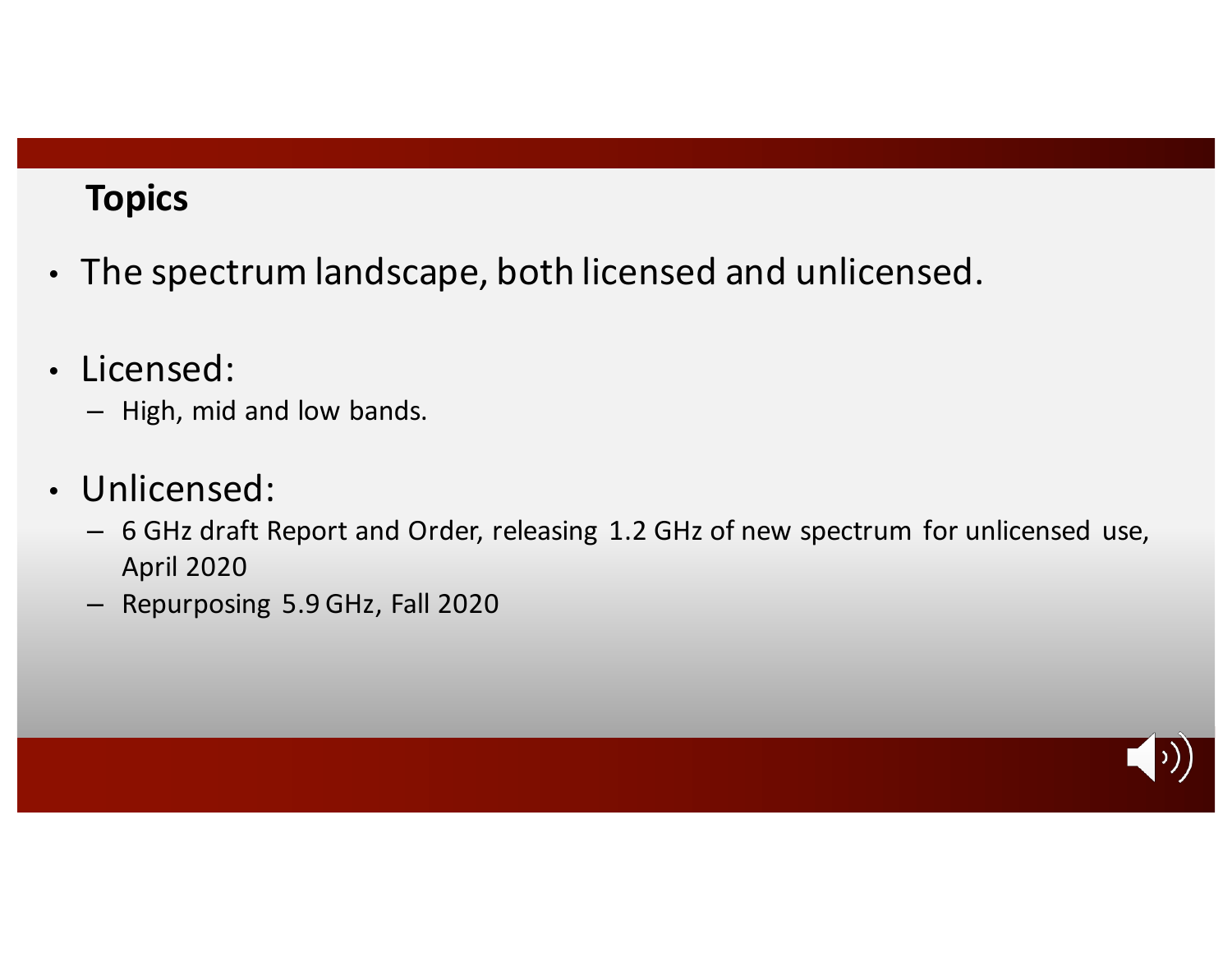# Spectrum Picture: very little clean, unallocated spectrum left



https://www.ntia.doc.gov/files/ntia/publications/2003-allochrt.pdf

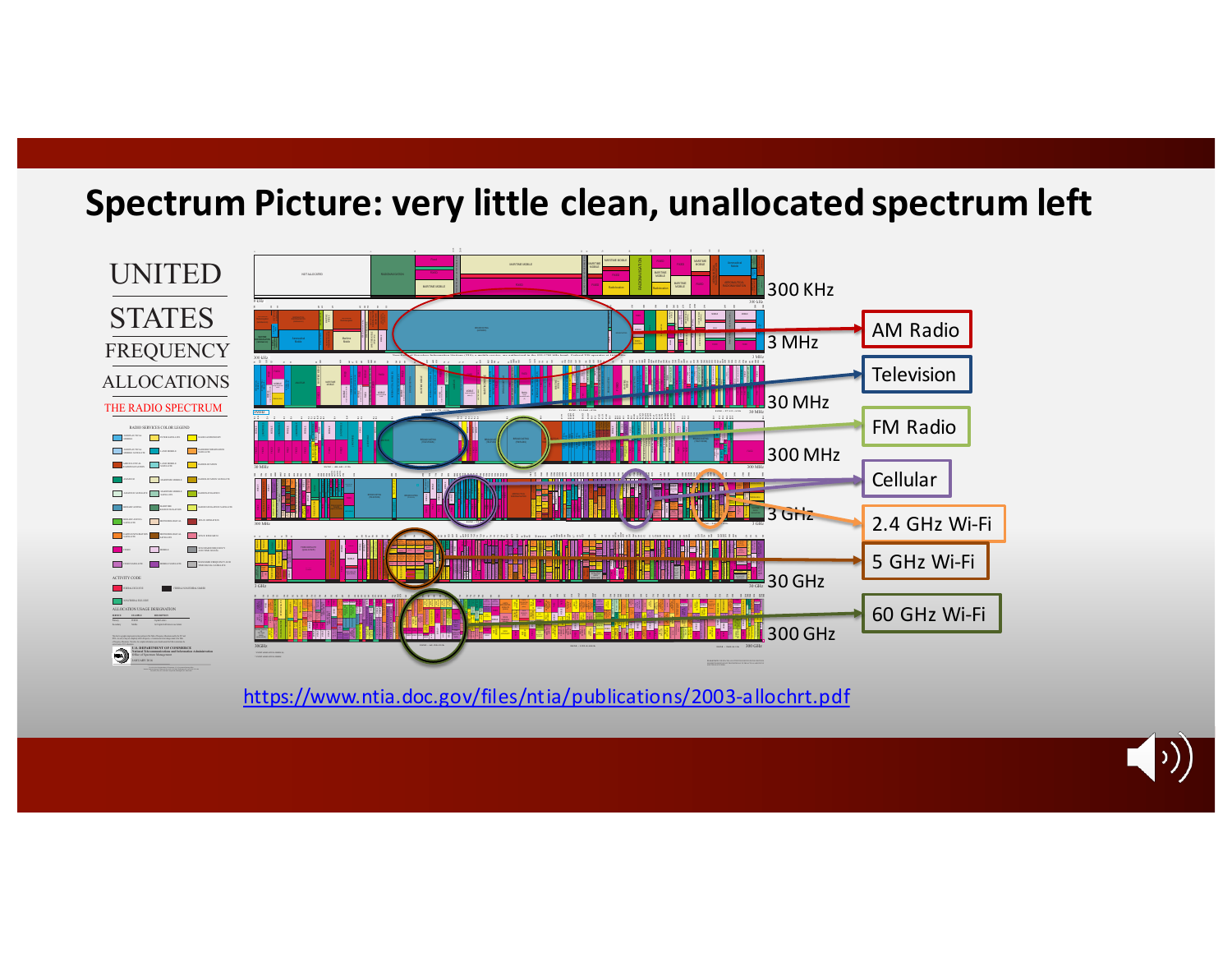# FCC 5G FAST Plan: Facilitate America's Superiority in 5G **Technology:** https://www.fcc.gov/5G

- Comprehensive strategy to allocate spectrum in high, mid and low-bands as well as unlicensed.
- *High-band ( > 24 GHz):* small-cell, deployments using 5G mmWave. ~ 1 Gbps throughputs.
- *Mid-band (1 GHz 6 GHz):* Balance coverage with throughput.
- Low-band (< 1 GHz): Wide area coverage, e.g. for loT applications.
- **Unlicensed:** Enable expansion of Wi-Fi and deployment of 5G in unlicensed spectrum.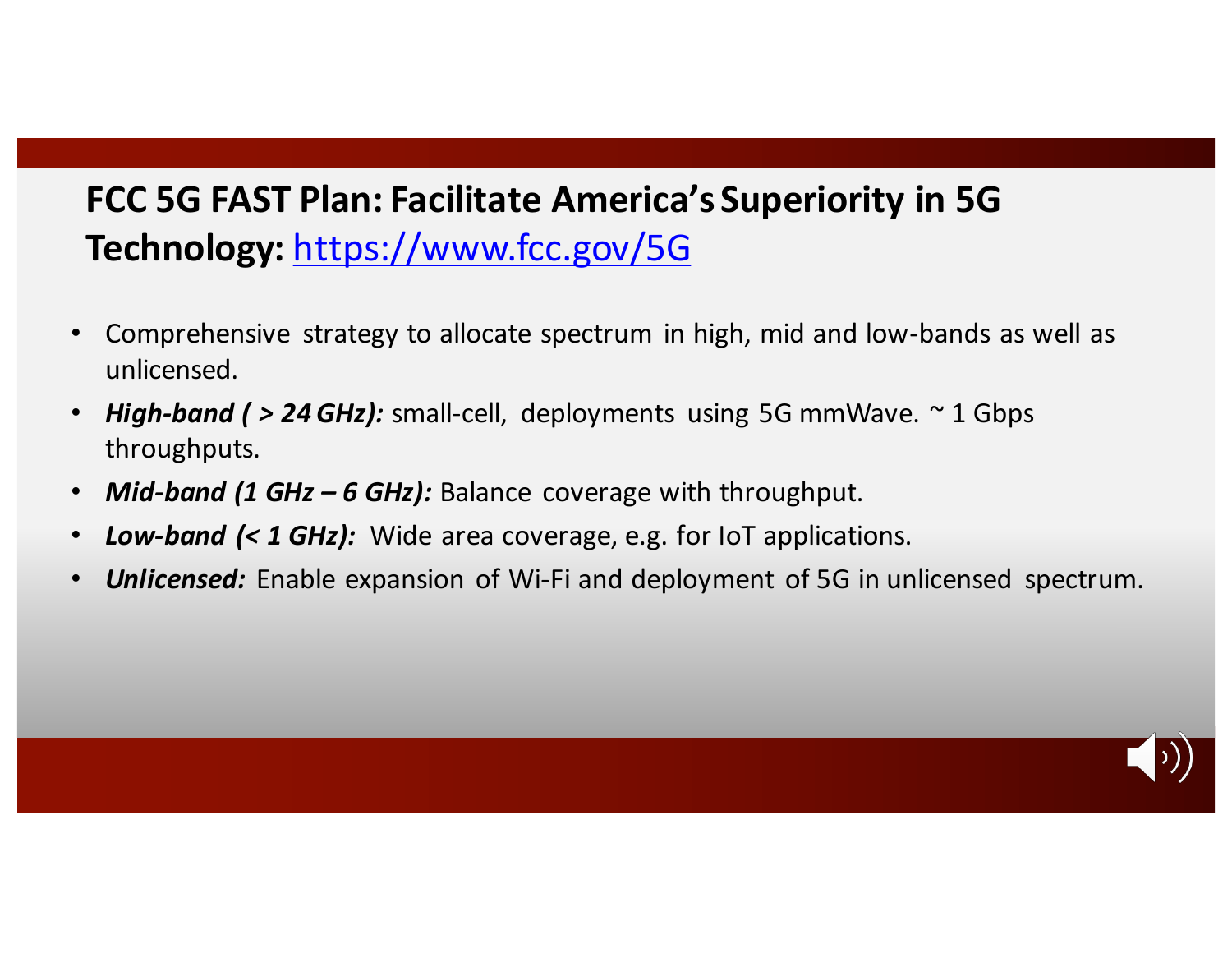# **High Band**

- Completed auctions:
	- Jan. 2019: 800 MHz in 28 GHz.
	- May 2019: 750 MHz in 24 GHz
	- Mar. 2020: 3.4 GHz in upper 37 GHz, 39 GHz and 47 GHz.
- 4.95 GHz of spectrum allocated for mmWave 5G.
	- US leads the world in high-band licensed allocations.
- Aggressive roll out of mmWave 5G across the US, delivering Gbps speeds.

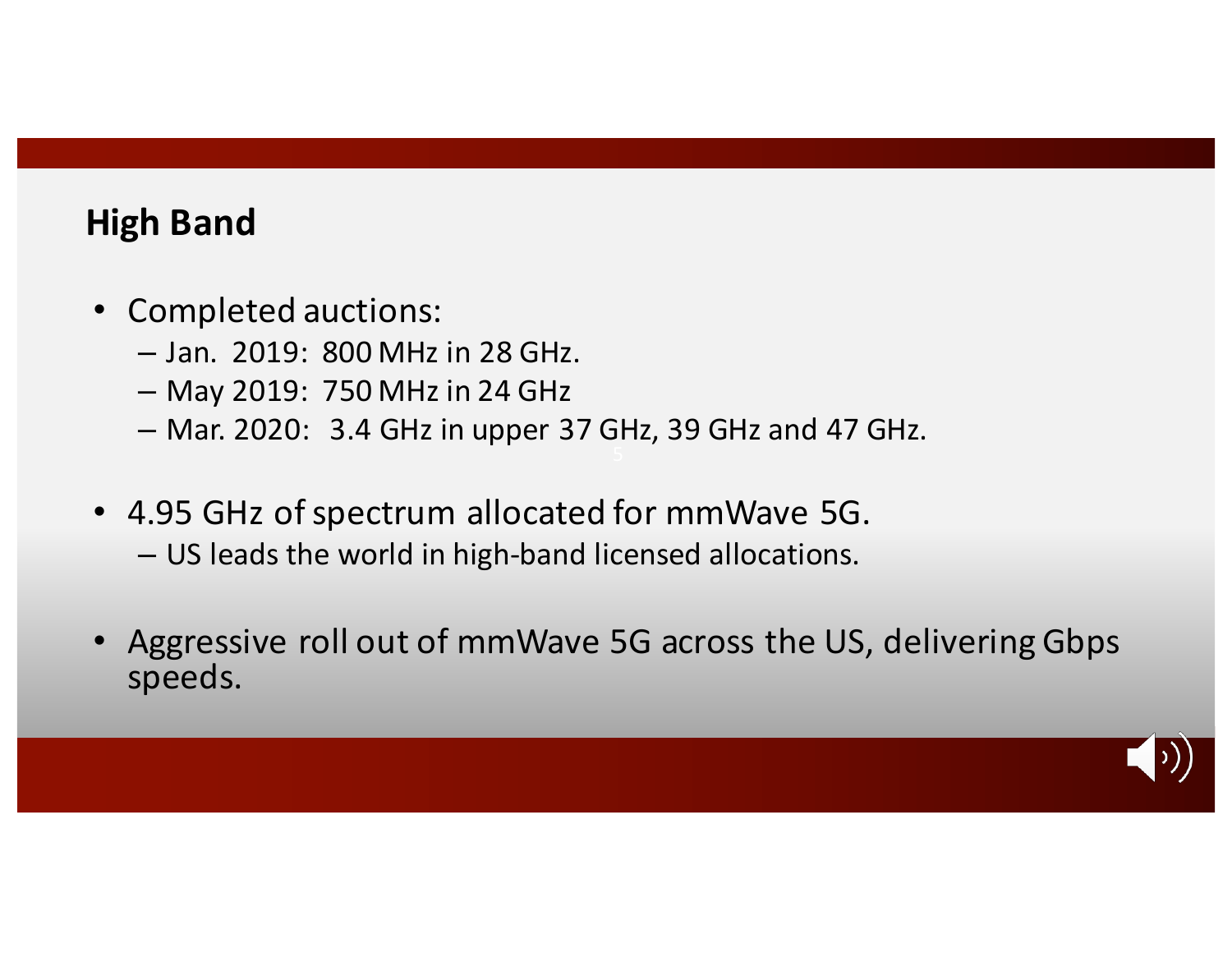# **Mid-Band**

- 2.5 GHz (2496 MHz 2690 MHz): single largest contiguous block of spectrum below 3 GHz
	- Currently allocated to Educational Broadcast Service (EBS) and Broadband Radio Service (BRS)
	- Anticipated auction: 2021
- C-Band Report and Order: https://docs.fcc.gov/public/attachments/FCC-20-22A1\_Rcd.pdf
	- $-$  Public auction of 280 MHz, 3.7 GHz  $-$  3.98 GHz, starting Dec. 2020.
	- Satellite incumbents will be moved out of this band.
	- $-200$  MHz will continue to be reserved for satellite.
- CBRS (3.55 GHz 3.65 GHz) auctions started July 23, 2020 for Priority Access Licenses (PAL)
- Potential sharing in 3.45 GHz  $-$  3.55 GHz, NTIA report on spectrum sharing: https://www.ntia.gov/files/ntia/publications/1-24-2020\_ntia\_tr-20-546.pdf
	- Announcement on moving ahead with freeing up the band, Aug. 10, 2020: https://docs.fcc.gov/public/attachments/DOC-366068A1.pdf

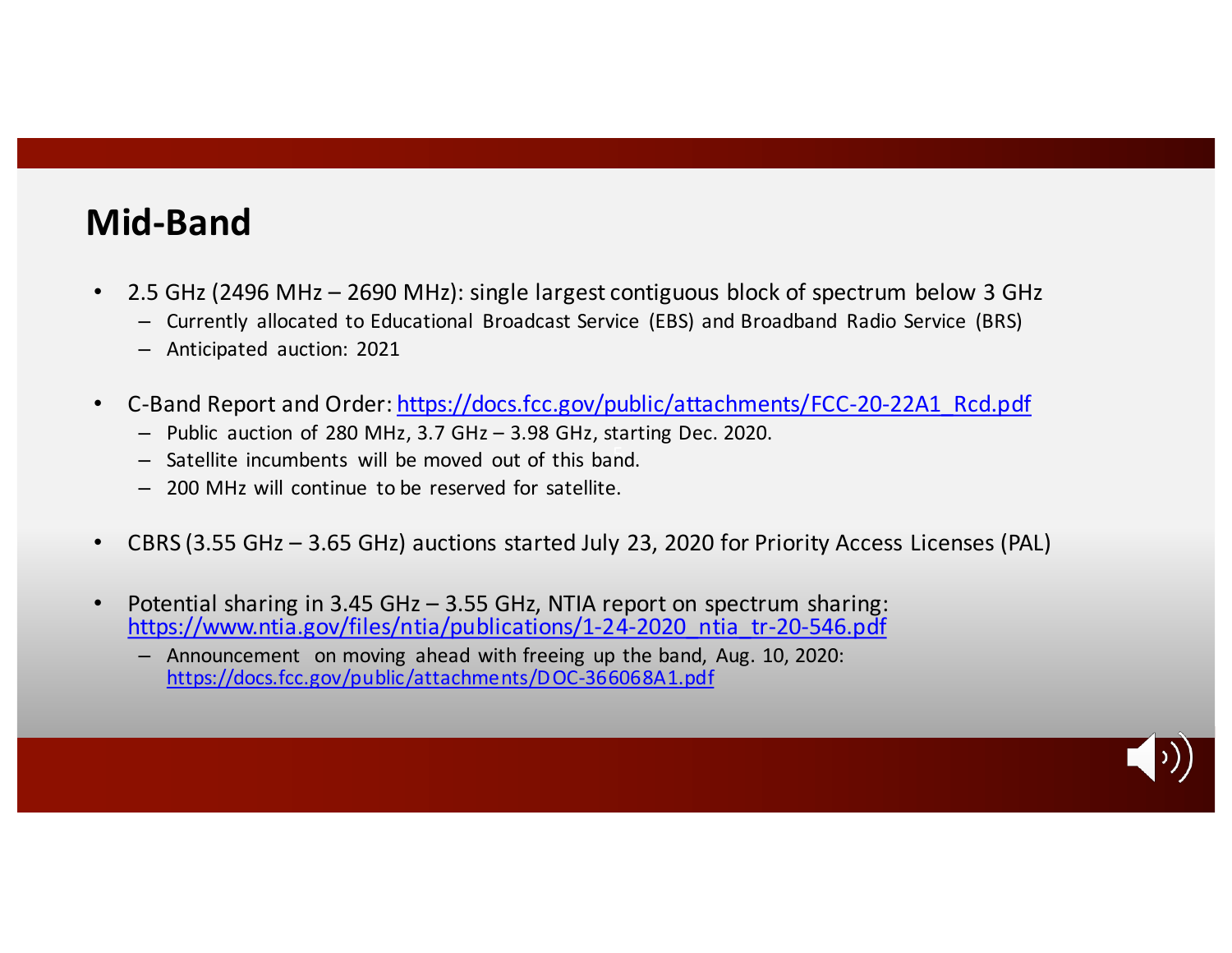#### **Low-Band**

- 600 MHz: 70 MHz of licensed spectrum
- 900 MHz: repurposed to enable broadband using LTE and possibly 5G.

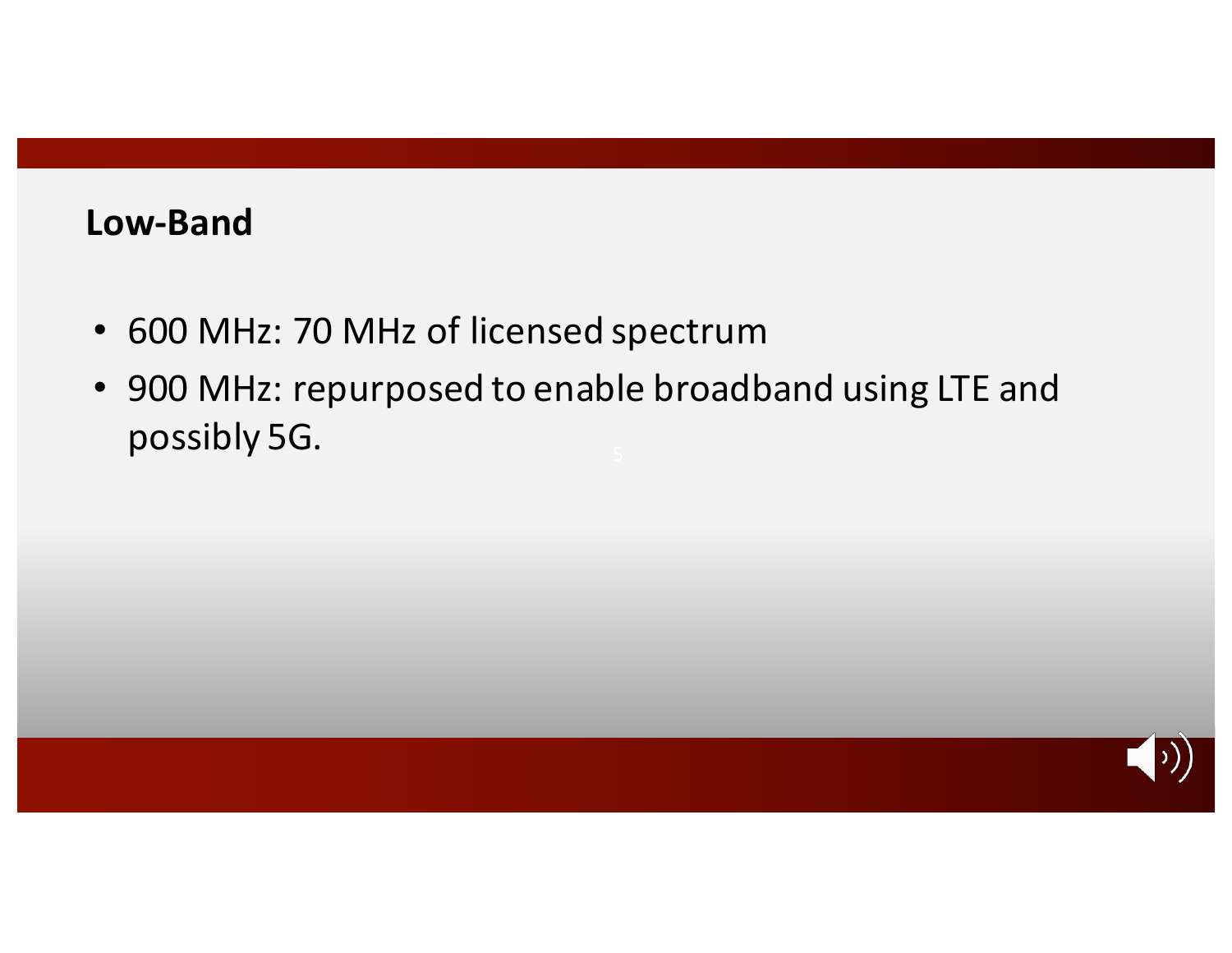# **Unlicensed**

- 5.925 GHz 7.125 GHz: 1.2 GHz of spectrum for unlicensed use.
	- Will be shared with existing incumbents: 6 GHz fixed links and Broadcast Auxiliary Services (BAS)
	- $-$  Rules will permit low power indoor without AFC and higher power outdoor with AFC.
	- Enivisaged use: Wi-Fi, 5G NR-U
- 5. 85 GHz 5.925 GHz: repurpose lower 45 MHz of DSRC band for unlicensed use
- 95 GHz: 21.2 GHz for unlicensed use